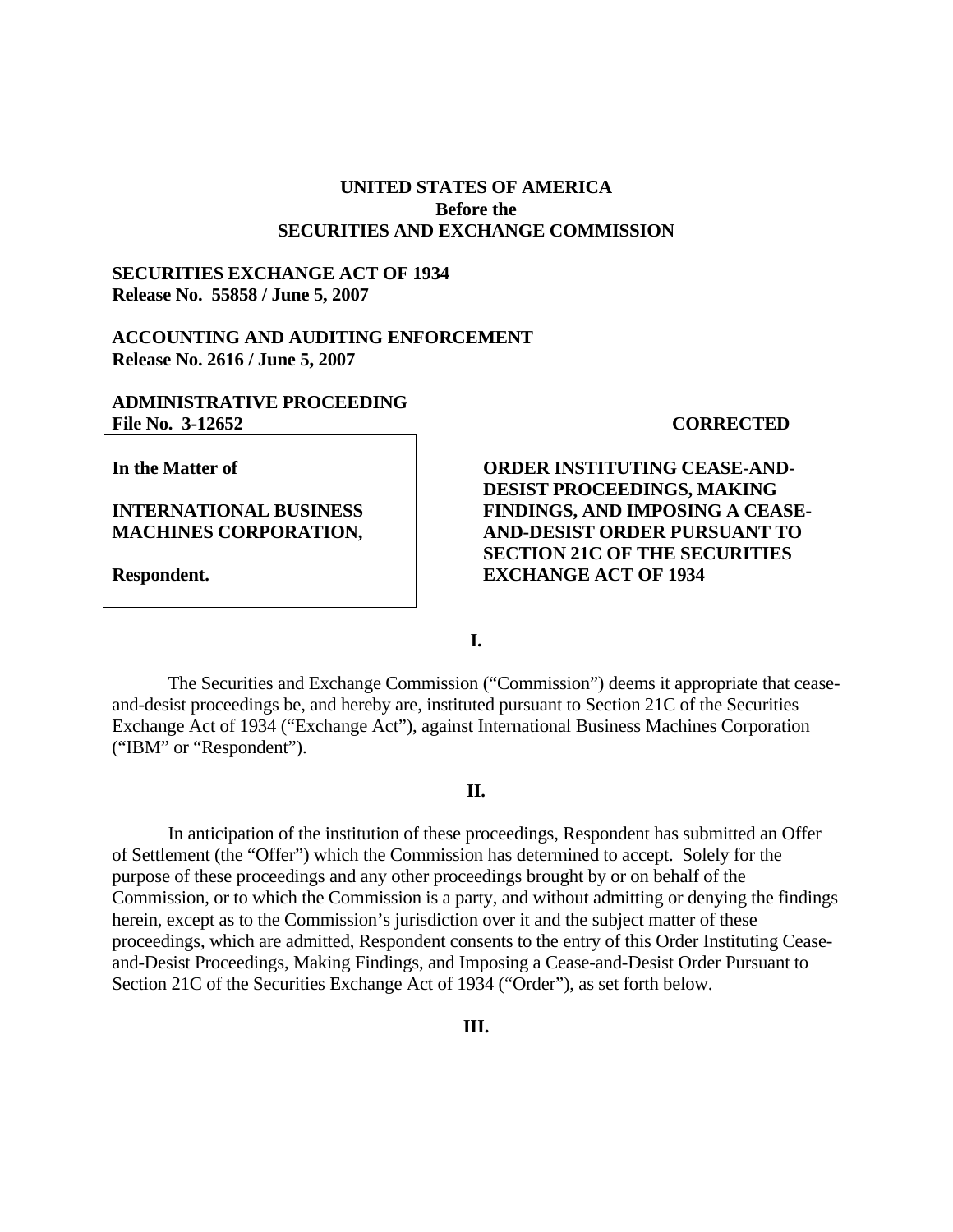On the basis of this Order and Respondent's Offer, the Commission finds<sup>[1](#page-1-0)</sup> that:

#### **Respondent**

**IBM**, a New York corporation based in Armonk, New York, is a world-wide information technology corporation. IBM's stock is registered pursuant to Section 12(b) of the Exchange Act. IBM stock trades on the New York Stock Exchange, Chicago Stock Exchange, Pacific Stock Exchange, and on other exchanges in the United States and around the world.

#### **Summary**

 This matter involves a misleading chart presented by IBM during an April 5, 2005 conference call with analysts, which was simultaneously webcast, and included in a Form 8-K filed with the Commission, relating to the impact that the company's decision to expense employee stock options would have on its first quarter 2005 ("1Q05") and fiscal year 2005 ("FY05") earnings results.

 During the conference call, IBM announced that beginning in 1Q05 it would report stock options as an expense in its financial statements and advised analysts to adjust their earnings models to account for the change. At the time, IBM expected that its stock options expense for 1Q05 would have a \$0.10 impact on first quarter earnings per share results and estimated a \$0.39 impact on FY05 earnings per share results. IBM did not disclose this information during the conference call or in its subsequently filed Form 8-K. IBM included a misleading chart in its presentation which was understood by many analysts to indicate that the earnings per share impact of the stock options expense would be \$0.14 for 1Q05 and \$0.55 for FY05, thereby causing analysts to lower their 1Q05 and FY05 earnings per share estimates by these amounts. By engaging in this conduct, IBM violated the reporting provisions of the federal securities laws.

## **Discussion**

 On April 5, 2005, one week after the SEC staff issued SAB 107 (regarding the reporting of employee stock options as an expense), and less than two weeks before IBM released its 1Q05 financial results, IBM announced that it would begin to report employee stock options as an expense in its financial statements for 1Q05. During the presentation (the text of which was filed with the Commission in a Form 8-K), IBM also advised analysts to update their 2004 models, for comparability, and their 2005 models to reflect the change. IBM explained to analysts that they should reduce their 2004 earnings per share figures by \$0.14 for the first quarter and by \$0.55 for the year, which were the actual amounts of stock options expense that IBM had disclosed in its 2004 pro-forma disclosures. IBM also said "(t)his is an accounting change and does not impact underlying business dynamics. Therefore, for purposes of your models, updated 2005 expectations should reflect the same level of year-to-year profit improvement as current estimates."

 Furthermore, IBM said that it had taken steps that would result in lower stock options expense for 2005 compared to their 2004 pro-forma expense and that any savings would be used to offset a previously announced \$1 billion year-to-year increase in pension expense for 2005.

 $\overline{a}$ 

<span id="page-1-0"></span><sup>&</sup>lt;sup>1</sup> The findings herein are made pursuant to Respondent's Offer of Settlement and are not binding on any other person or entity in this or any other proceeding.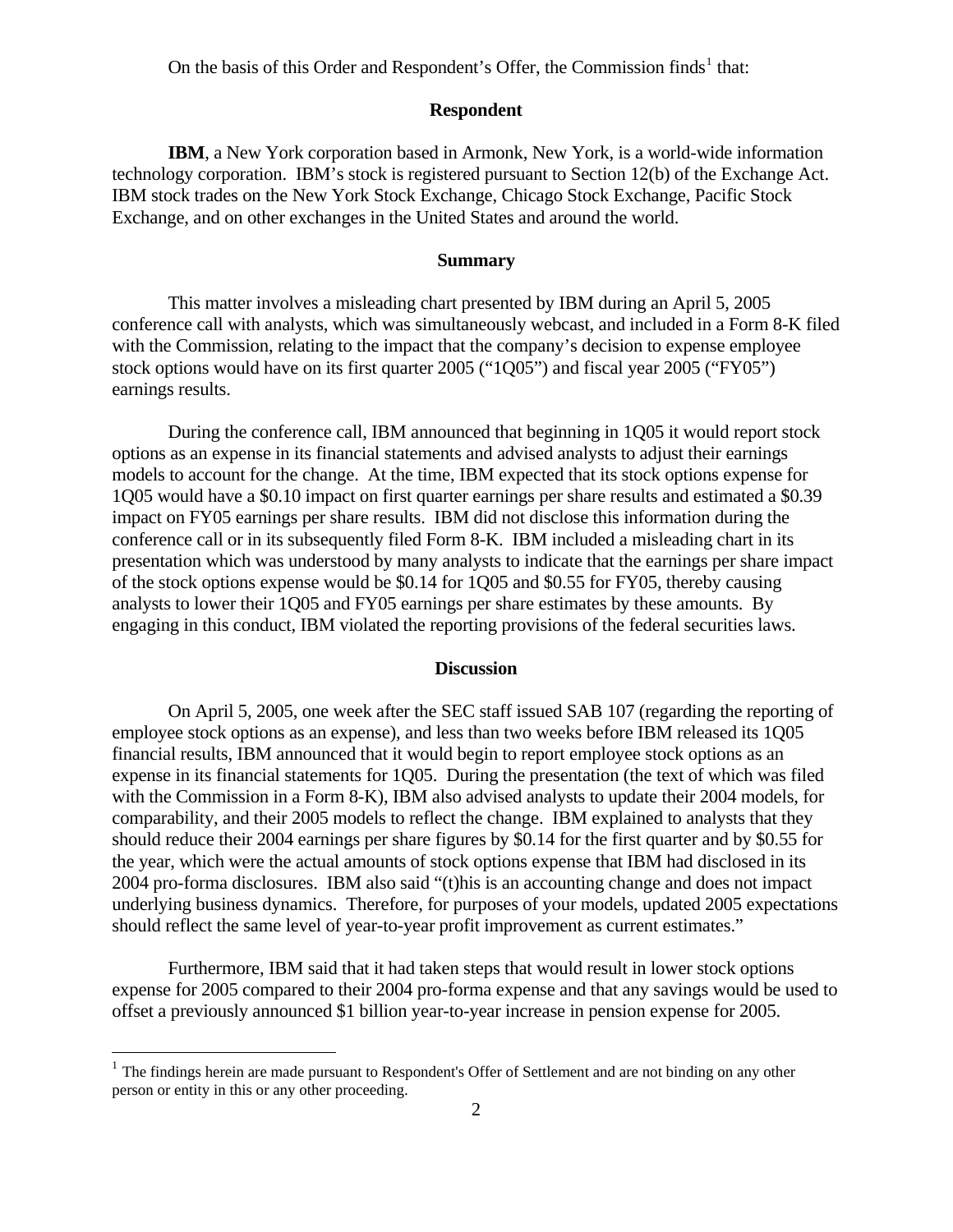During IBM's January 2005 earnings announcement, IBM had said that for 2005 it expected a \$1 billion year-to-year increase in its pension expense. This was approximately \$200 million more than the \$800 million year-to-year increase IBM had anticipated for 2005 and had announced in October 2004. IBM had also said in January that it would take steps over the course of 2005 to overcome the \$1 billion year-to-year increase in its pension expense. IBM identified "divesting the PC business," "redesigning (its) equity program with premium priced options," and "globalizing (its) business" as actions it would take to help overcome the increased pension expense.

 During the April 5, 2005 conference call, IBM's management did not make any statements about the amount by which analysts should reduce their 2005 estimates to account for options expensing. IBM did present a chart which many analysts read to indicate that the stock option expense would reduce 1Q05 and FY05 earnings per share estimates by \$0.14 and \$0.55, respectively. At the time, IBM expected that its stock options expense would have only a \$0.10 impact on 1Q05 earnings per share results, or \$0.04 less than the first quarter 2004 pro-forma expense, and IBM estimated that its stock option expense would have only a \$0.39 impact on FY05 earnings per share results, or \$0.16 less than the pro-forma amount for the full year 2004. IBM did not disclose this information during the April 5 announcement or in its Form 8-K.

Although IBM considered disclosing that its 1Q05 stock options expense would be \$0.03 to \$0.04 less than the first quarter 2004 pro-forma expense, management rejected the idea due, at least in part, to concern that analysts would add back the year-to-year reduction to their earnings per share estimates instead of using the reduction to offset the increase in pension expense. Management wanted to avoid this because it would have increased the expected growth rate that analysts had set for IBM, which would have been difficult for the company to achieve because of the year-to-year increase in pension expense. However, as discussed above, the amount of the increase in IBM's pension expense for 2005 had been disclosed in October 2004 and updated in January 2005 and, therefore, had been available for analysts to factor into their 2005 models.

 After IBM's April 5 announcement, many analysts reduced their earnings per share estimates for 2005 by the same amount as the 2004 pro-forma expense, \$0.14 for 1Q05 and \$0.55 for FY05. The average of analysts' earnings per share estimates was reduced to \$0.90 for 1Q05 and to \$5.07 for FY05. Many analysts' reports reflected that IBM's earnings per share estimates were lowered by \$0.14 and \$0.55 per share for 1005 and FY05, respectively, to account for stock options expenses.

 On April 14, 2005, after the market's close, IBM announced its 1Q05 financial results. The announcement of 1Q05 results was formerly scheduled for April 18, 2005. IBM disclosed earnings of \$0.85 per share, which was \$0.05 less than the amount that many analysts were expecting following the April 5 presentation. IBM also disclosed that its equity compensation expense was \$0.10 per share for 1Q05, or \$0.04 lower than what many analysts had understood IBM's April 5 misleading chart to have indicated it would be. IBM's stock price dropped \$6.94 the next day, or over 8%, closing at \$76.33.

#### **Violations**